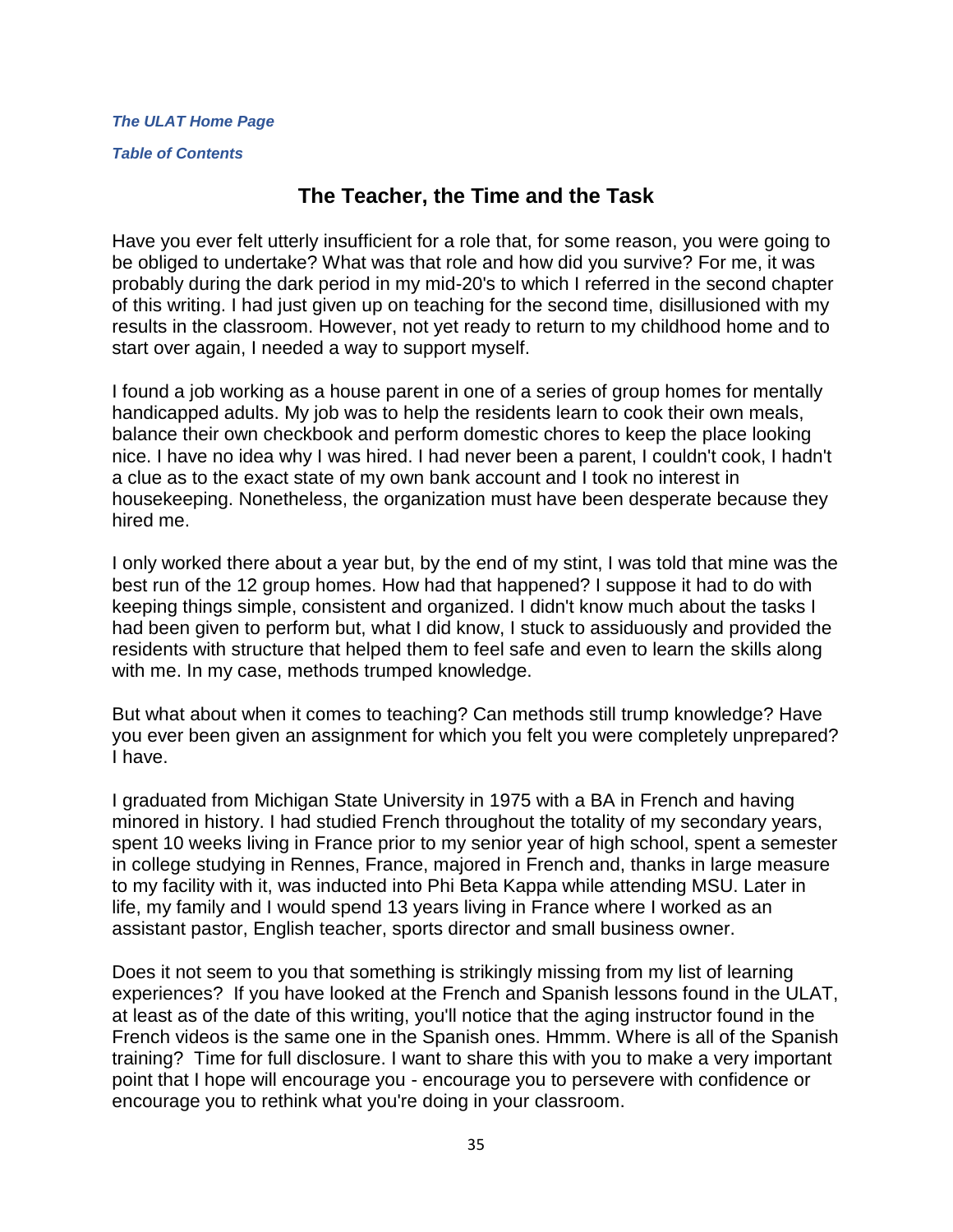

*Singularly unprepared for the Spanish classes I would be teaching just three months after this photo was taken, I would soon be off to Guadalajara and then to northern Illinois to try to bluff my way through. (I probably should have taken the gown out of its package before Graduation Day arrived.)*

I only started studying Spanish during my second year of college and never obtained enough credits to even minor in the subject. Consequently, I was never certified to teach it. More significantly, I have scarcely set foot in a Spanish-speaking country.

Upon graduation in 1975, despite the paucity of my background in Spanish, I was offered a job teaching the language in the northern suburbs of Chicago. I had so few credits that, before I had even started working for them, my new school system insisted that I take summer classes at the University of Guadalajara so that I could obtain certification to teach Spanish in Illinois. I had to take so many courses that summer that I had little time to get to know Mexican culture or to interact with the people around me. I only emerged from my lodging to attend class and then would hurry back home to study some more. Thus, this first stay in a Spanish-speaking country, which lasted a total of two months, took place over 40 years ago. My only other such experience occurred in 2008 when my family and I helped out for three weeks at a music camp near the city of Puebla. In short, such is my experience

with the Spanish language...short.

Before you write me off as patently unqualified, now allow me to tell you the rest of the story. Over the course of my 30-year teaching career, despite the preponderance of French training and experience in my past, I rarely ever taught it. Such is the demand for Spanish in American secondary schools that it was either teach Spanish or go back to being a house parent. And so, what of my results?

Glance through the ["Testimonial"](http://theulat.com/TESTIMONY.HTM) section of the ULAT website, where you'll find a number of testimonials regarding the Spanish courses I taught. You'll see statements like the following:

"I felt like I was observing a beginning college course rather than high school Spanish students." (comment written by a local high school Spanish teacher visiting my classroom)

"In a little over two years Steve reversed the trend before he arrived of discouraged students and declining interest in a foreign language to a program in which students are pursuing AP and CLEP test opportunities in Spanish. Students are clamoring to take 4 years of Spanish when only 2 are required." (superintendent of one of the schools in which I taught)

"I really enjoyed your Spanish classes in high school, and found them to be more useful and well-run than the Spanish classes I took at the collegiate level, in fact, there really is no comparison. Because of my solid background in the Spanish language from your classes, I was far, far more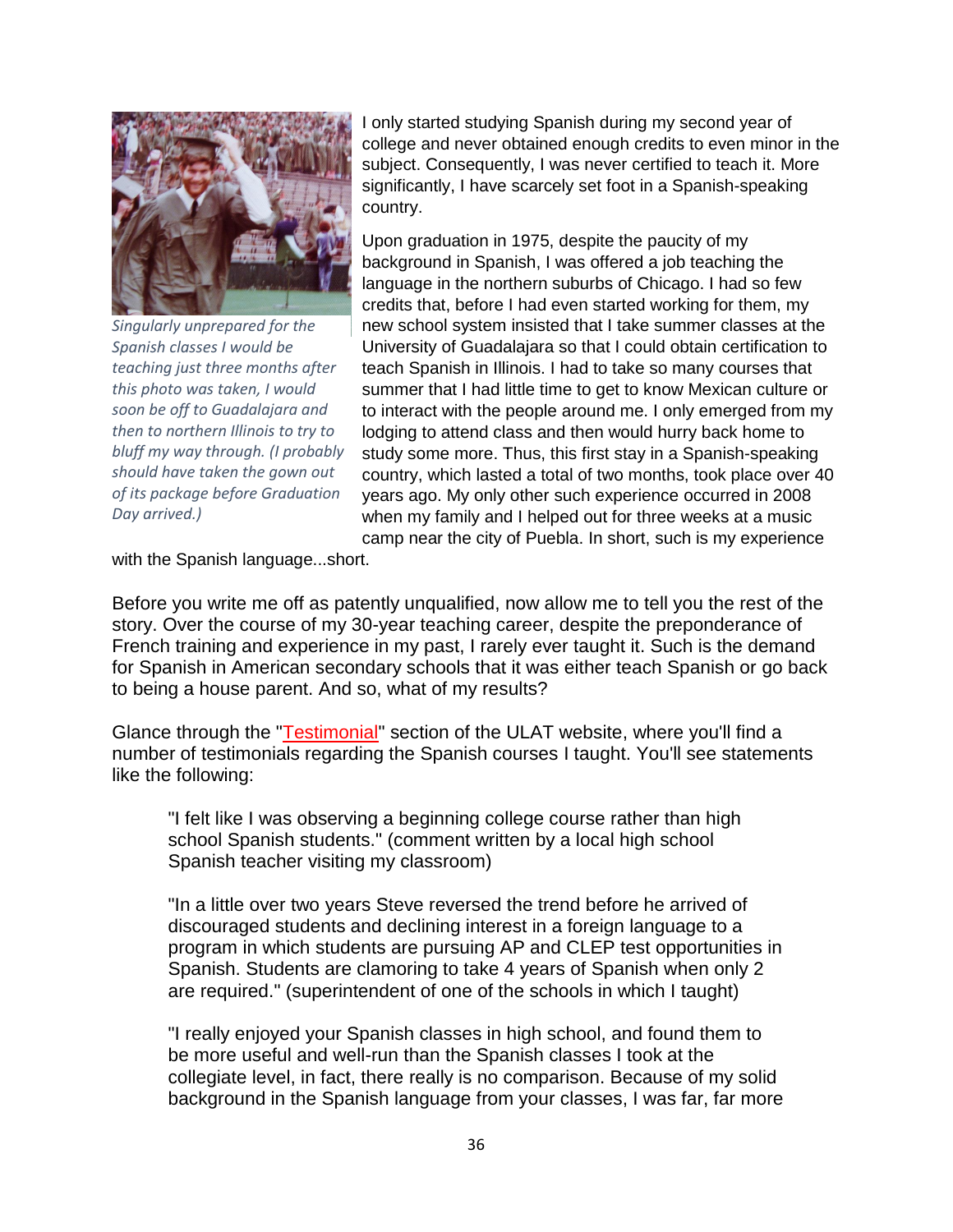advanced than my peers in speaking the language." (former student who attended the currently top-ranked public university in the United States)

"I had my first Spanish class (in college) ...it was AWESOME. Suffice it to say, I am not nervous. I was one of the best speakers with basically the best accent when we were practicing in class. One girl asked me if I had lived in another country. I am not saying this to brag, but rather to tell you that you prepared me more than I could have asked." (former student)

"I went to orientation the other day, and I was asking about class credits. Since I was there, they told me I should take the 15-minute test that determines your real capabilities in the language. So, I took the test, and, as it turns out, I'm actually taking a 300 level Spanish class, and if I pass, I'll already have a minor in Spanish." (former student and college freshman)

These are only a smattering of the many similar comments you will find in the ["Testimonial"](http://theulat.com/TESTIMONY.HTM) section, but they serve to demonstrate the first of three very important points I would like to make. Many times over the years I felt embarrassed and insecure by what I perceived as the insufficiency of my knowledge of Spanish as compared with the confidence I felt in French, but it was my lot to teach the former language because of the simple question of demand. Nevertheless, as I saw the results with my students, I became convinced of the following truth. Instructors with only a modest level of fluency in the language they are teaching, and yet who understand how language is learned and respect the corresponding pedagogical principles, will be able to take their students farther, and help them establish a stronger foundation for future learning, than the most fluent native speakers who haven't a clue as to how to transmit a knowledge of their language.

A teacher with only modest language skills, but a clear understanding of how language is actually best learned, will be able to take his or her students much farther toward fluency, than will the native speaker who hasn't given the issue of pedagogy much thought.

Of course, we would all desire to be a native or near native speaker of the language we are teaching and as well as to employ effective pedagogical practices. Upon my retirement from classroom teaching, I was replaced in my last school by a young man who several years earlier had been one of my students and had been trained with the ULAT program. He had gone on to major in Spanish in college, to spend considerable time developing his fluency in Central and South America and then (and this can't hurt) married a wonderful young woman from Venezuela. Still just in his mid-20's, he represents for me the pinnacle of what a world language teacher should be, possessed of a fluent knowledge of the language he is teaching and endowed with an acute understanding of how languages should be taught. The fact that 88% of his students have received 4's or 5's on the Spanish Language AP test and that none has ever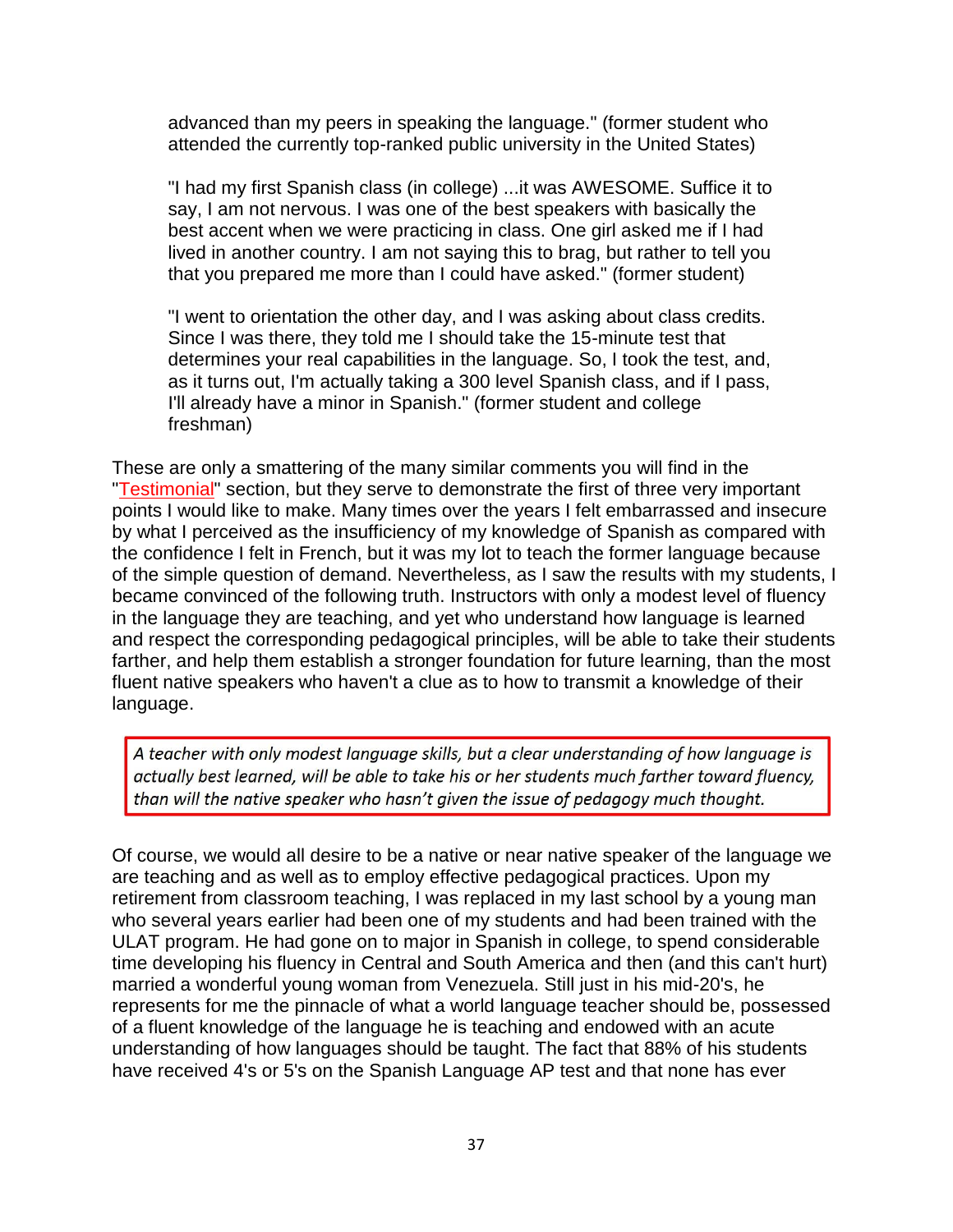received less than a 3 is testimony to the potential unleashed when a teacher's knowledge is paired with his methods.

However, the reality is that we won't all have the same opportunity to obtain training nor the same life circumstances. (Besides, we may already be married!) But don't focus on your limitations. Just control what you can control, and one thing we can all control is the approach we use in teaching our language. Choose your methodology on the basis of conviction, not as a product of convenient conformity to traditional, but failed, methodology.

This chapter is entitled "The Teacher, the Time and the Task". So, if the most important quality of language teachers is their adherence to sound language teaching principles, even beyond their mastery of the language itself, what is the most strategically important time for students to encounter such outstanding teachers? Without question, it is during their first year of serious language study. Why? In light of the preceding discussion of three-step speech, symbolization and linguistic reflexes, the reason should be obvious. Through conveying meaning to beginning students via text and translation, and obliging them to engage in written exercises before relative oral fluency has been attained, misled first year teachers can condemn students to the 5-step thought process that is nearly always fatal to their eventual attainment of fluency and their long-term interest in language learning.

Interesting, isn't it, to realize which courses schools typically designate for their most fluent and most experienced foreign language teachers? Normally you will find them responsible for the upper level courses, while new teachers, fresh out of college, are assigned the beginning language courses. You often see the same dynamic in place at the university level where it is the international graduate students, without teaching experience and possibly even with no intention of making teaching a career, who are assigned the 101 classes. Such assignments turn logic on its head and do beginning students a grave disservice. It makes far more sense to assign the most experienced instructors - those with the best grasp of sound language teaching principles - to work with the beginning students because there is no more likely time to ruin a language student than in his or her first year of study. The first intensive year of language study lays the foundation, solid or crumbling, on which all future teachers will have to build. Additionally, native speaking graduate assistants, for example, without training in pedagogy, cannot damage the thought process of students who have already received two years of the proper training in how to think as they speak their new language. All they need is a native speaking linguistic model to emulate.

Consequently, if the best teachers respect the best practices and the most important time for them to intervene is in their students' first year of study, what is their most important task? You may already know what I am going to say. It was written in the second chapter's list of principles for language study. The most important task in the first year is to train student in *how* they think as they speak their new language. More important than *about what* they think (vocabulary and syntax) is *how* they think (3-step thought process). A knowledge of vocabulary and sentence structure can always be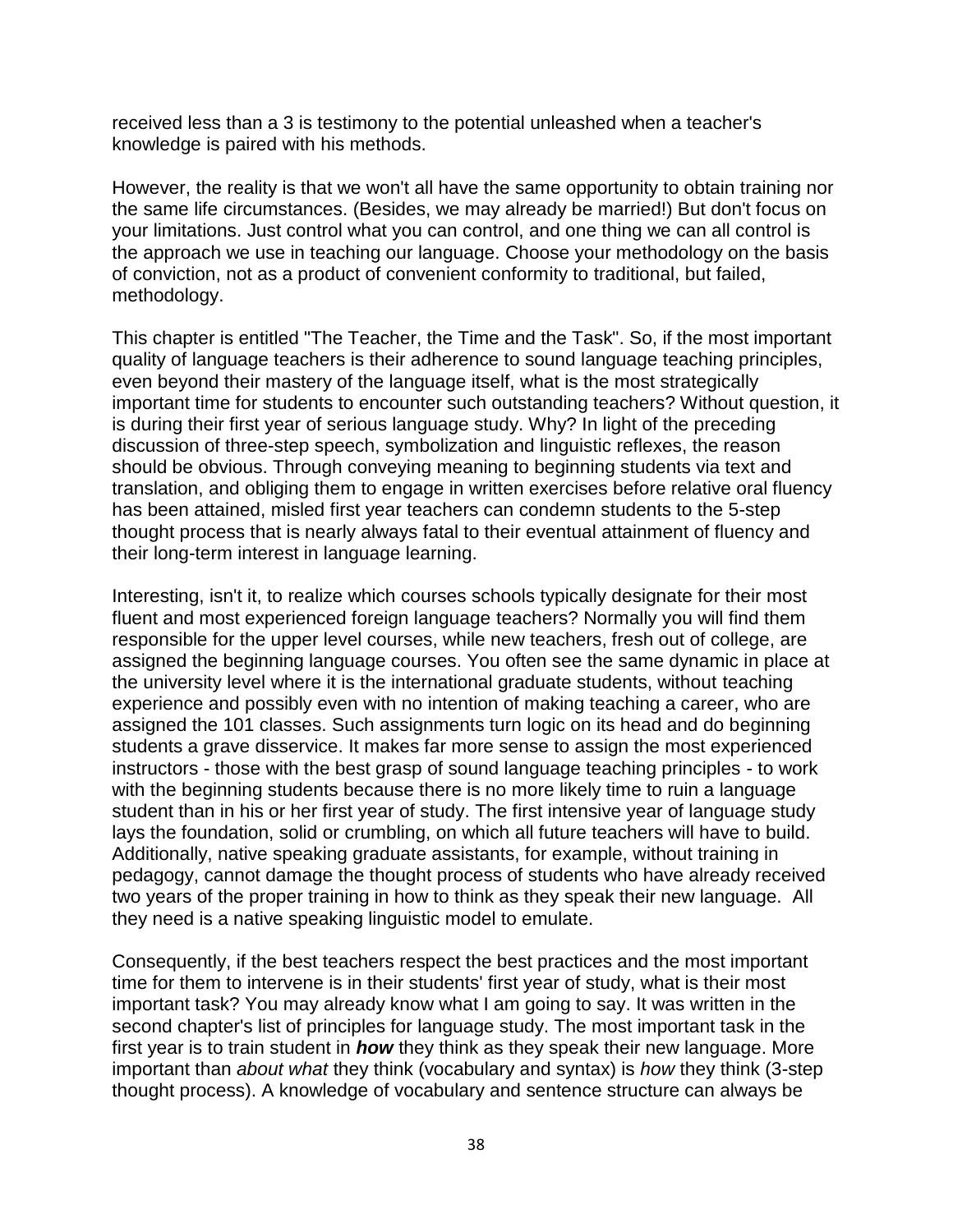augmented in the second year, but a faulty thought process, established in Year One, will plague them for as long as they study the language. Only an extended overseas stay or cross-cultural experience can undo the damage of inappropriate teaching methods used with the beginning student, and most will never have that opportunity.

Let me share with you one more reason that the best teachers need to be focused on the first year of study in order to train students to think rightly. It's because students are not stupid. They can discern whether or not they are genuinely becoming able to speak their new language. They run into friends from other schools and compare their level of fluency, favorably or unfavorably, with what is being cultivated elsewhere. They are challenged by well-meaning adults and older family members, who hear that the students are studying such-and-such a language. When the adults ask them, "So, how do you say...?", or when those same adults try out phrases they recall from their past, and when the young people can only stare blankly in response, the students quickly recognize that they've been fed a bill of goods. It is the ability to actually speak the language that students want to acquire and about which others want to know. No one brags about being able to write in a new language. No one asks young people to read them a passage in their second language. Young people want to show that they can speak it and to know that they are progressing toward fluency. You can lose their enthusiasm in the first year if they can tell that this whole language study business is a dead end and getting them nowhere.

The best language teachers are those who respect the natural language acquisition process, the best time for their intervention with students is in the first year and their most important task is training their beginning students to think in the 3-step manner of the native speaker.

Upon returning home from my 10-week stay with the Dupré family, it wasn't long before school started again in September. On the first day of classes, I couldn't wait to get to French class so that I could show off all that I had learned. Mr. Mueller, in creative fashion, asked us to share with one another, in French of course, what it was that we had done during our summer vacation. I couldn't believe it! He was unintentionally setting me up! It was like a pitcher informing the batter that he is going to lay a nice easy fastball right in there on the next pitch.

Trembling inside, I listened to my classmates unenthusiastically mutter something about how they had gone to the beach or slept in. What it was my turn, I jumped all over the opportunity. Speaking at a rate of speech that caught my classmates off guard, I went on about the Dupré family, about camping along the Mediterranean, about my daily bike rides into Laon to play basketball, about how Valerie was a cheater, etc. Finally, having heard enough, Kathy Stovall - she of the beautiful, long black hair - turned and, glaring at me, emphatically commanded: "Shut up!" I did, but I was still smiling inside.

Use the right methods and don't apologize for how little you feel you know. Use those methods with beginning language learners. Catch them before another teacher can ruin them. Above all else, train them to think like a native speaker. If you do those things,